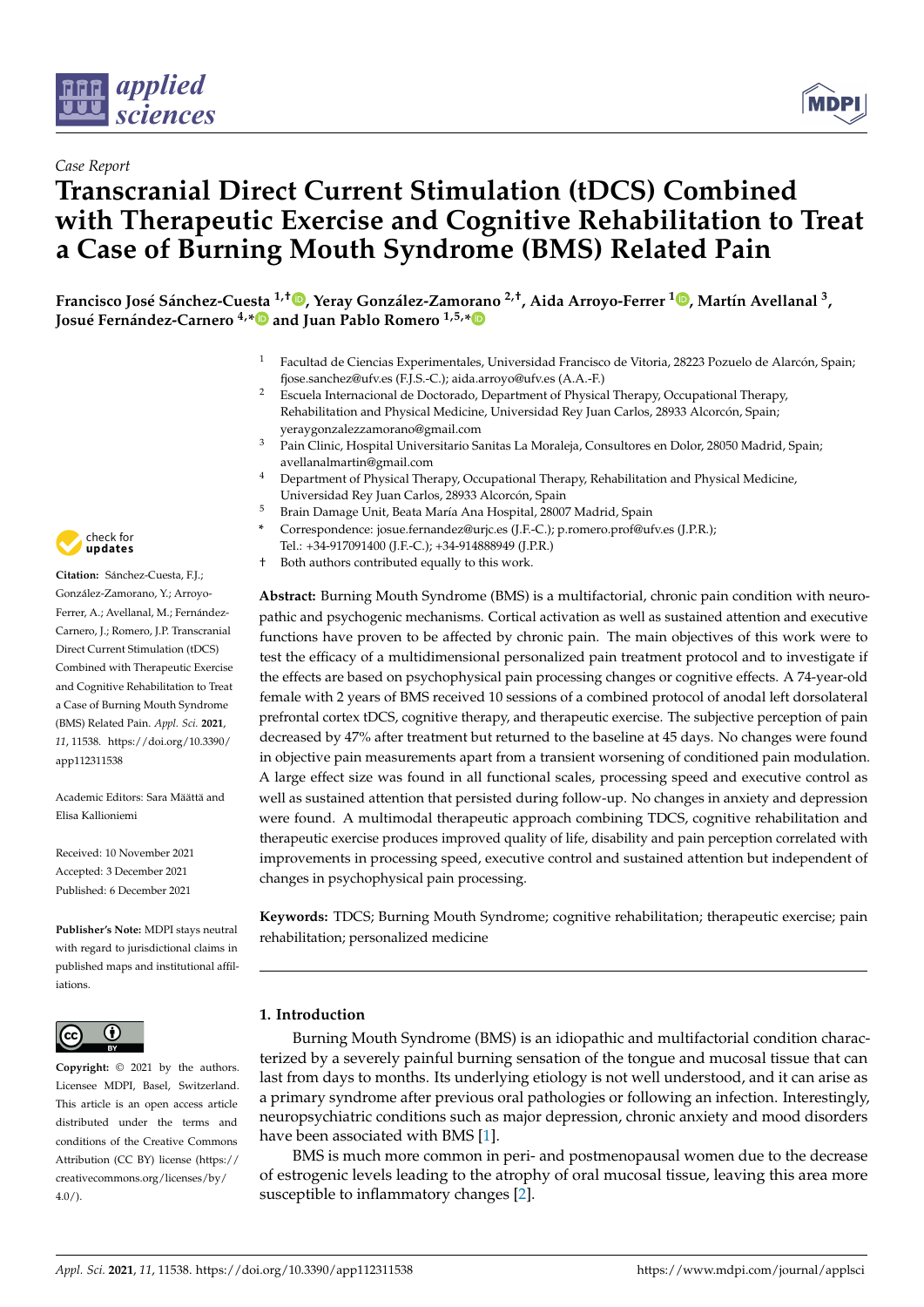Treatment is not always effective and includes antidepressants, benzodiazepines and neuroleptics—drugs which are not without adverse cognitive side effects considering that older adults are the population that most frequently suffer from BMS and thus have greater vulnerability to these side effects [\[3\]](#page-6-2).

Cortex stimulation has been increasingly investigated as a therapeutic tool to treat chronic pain [\[4\]](#page-6-3). This principle has been previously used to treat orofacial pain, stimulating the motor cortex, with good results [\[5\]](#page-6-4).

Anodic tDCS increases the excitability of the underlying cortex while cathodic tDCS decreases it; similarly, high-frequency repetitive transcranial magnetic stimulation (rTMS) increases cortical excitability, and low-frequency stimulation inhibits it. To a certain extent, both techniques have been shown to have similar effects when applied to treat chronic pain [\[6\]](#page-6-5). In BMS, an rTMS protocol using high-frequency stimulation applied to the left dorsolateral prefrontal cortex (DLPFC) has been used and proved to be effective in a randomized clinical trial [\[7\]](#page-6-6).

Cognitive rehabilitation and therapeutic exercise have also proved to be effective for pain management [\[8\]](#page-6-7) as sustained attention and executive functions are affected by chronic pain [\[9](#page-6-8)[,10\]](#page-6-9).

The main objective of this case report study was to test the efficacy of a multidimensional protocol based on transcranial Direct Current Stimulation (tDCS), cognitive– attentional therapy and therapeutic exercise for the treatment of psychophysical pain processing features in BMS patients. A secondary objective was to test if the effects are correlated with psychophysical pain processing changes or cognitive effects.

#### **2. Materials and Methods**

We present a case report study following the CARE checklist.

#### *2.1. Case Presentation*

A 74-year-old female with a 2 year history of a painful sensation on the gums and the palate is the subject of this work. The pain did not increase with palpation or movement but did in the case of emotionally stressful situations and hypervigilance to pain. Local and systemic causes were ruled out. Treatment with NSAIDs and opioids, topical clonazepam, alpha-lipoic acid, botulinum toxin and neuroleptics during the previous 18 months had not been successful.

#### *2.2. Protocol*

Outcome measures were assessed pre-intervention (day 1, measurement A) by two trained physical therapists and one neuropsychologist. In the following 2 weeks, the patient underwent 10 sessions of treatment (Monday to Friday). A final outcome measurement was performed twice, at the end of intervention (day 15, measurement B) and follow up (day 45, measurement C) after the end of the treatment sessions. The Verbal Numeric Pain Rating Scale (VNPRS) was administered every day from the first to the last measurement session, including the treatment sessions and the days of follow-up.

#### *2.3. Outcome Measures*

Psychophysical pain processing features were evaluated as primary outcome measures. Widespread mechanical hyperalgesia was calculated by adding up the mean of three Pain Pressure Thresholds (PPTs) (with 30 s rest between them) [\[11\]](#page-6-10), assessed with a handheld pressure algometer (FPX Model, Wagner Instruments, Greenwich, CT, USA) at distant areas spread throughout the body: the right upper trapezius, the right epicondyle and the left anterior tibialis muscle. The PPT was applied with the algometer perpendicular to the skin, increasing at a rate of  $1 \text{ kg/s}$  [\[12\]](#page-6-11) until the first sensation of pain. The reliability of algometry to assess PPTs has been shown to be good to excellent, with an intraclass correlation coefficient of 0.84–0.96 [\[13\]](#page-7-0). Temporal Summation (TS) was elicited through the application of 10 pulses of the handheld algometer with the intensity of the PPT,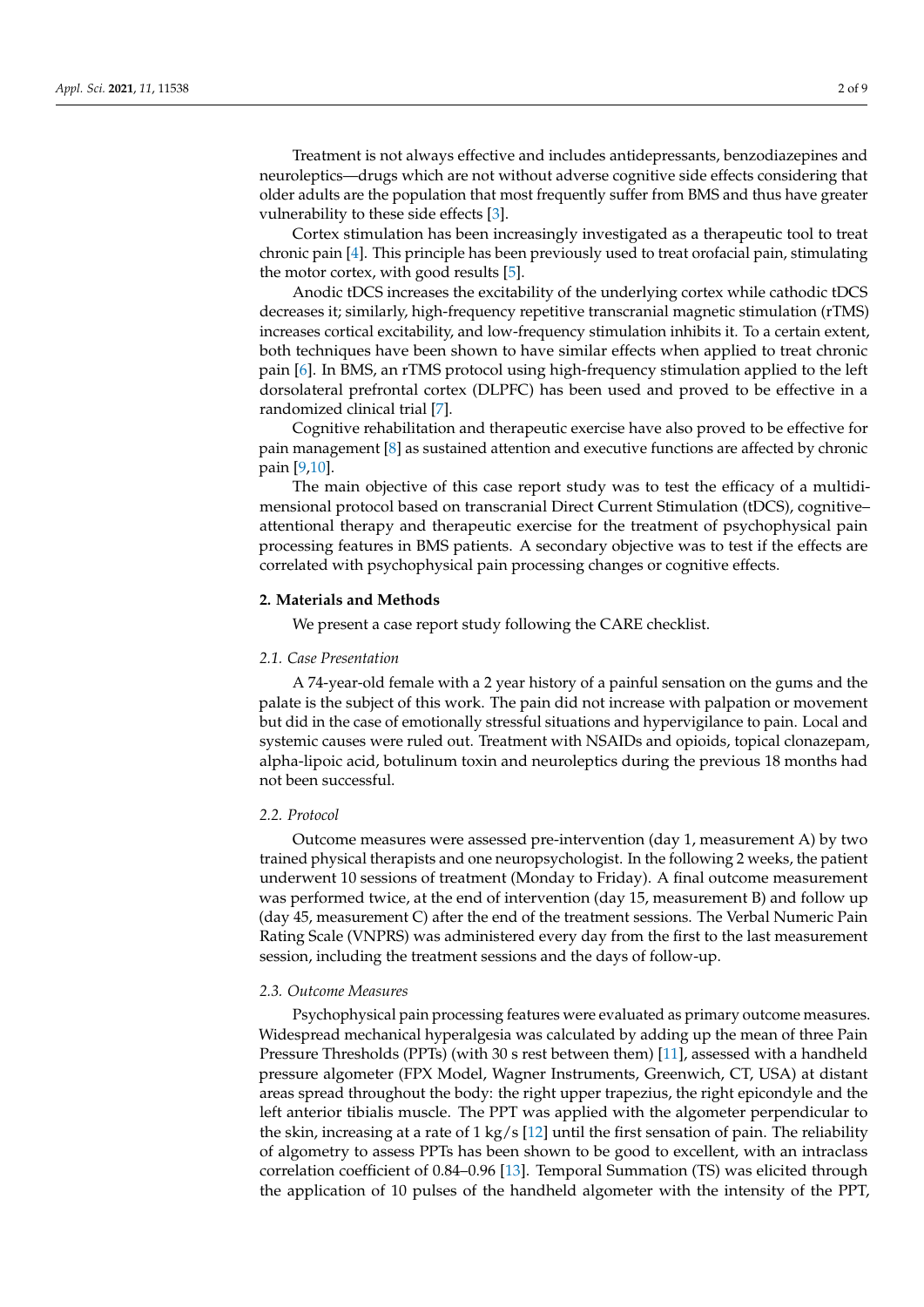previously calculated following the protocol above, over the middle of the distal phalanx of the left thumb [\[14\]](#page-7-1). In each pulse, pressure intensity increased at a rate of  $2 \text{ kg/s}$  over the previously determined PPT intensity, leaving an interstimulus interval of one second, according to the optimal method reported for inducing TS with pressure pain [\[15\]](#page-7-2). The patient was taught to rate the pain intensity of the 1st and 10th pressure pulses through the VNPRS, and the recorded punctuation was the result of subtracting the VNPRS score at the 10th pulse minus the VNPRS score at the 1st pulse. Finally, Conditioned Pain Modulation was evaluated after 5 min of finishing the TS task to prevent contamination. One PPT was assessed with algometry in the middle of the distal phalanx of the right thumb, corresponding to the first test stimulus. Afterwards, the immersion of the contrary hand up to the wrist into stirred ice-cold water (0–4  $\degree$ C) for 3 min or until the pain was unbearable was used as the conditioning stimulus [\[16\]](#page-7-3). A second PPT was measured immediately after removing the hand from the cold water, corresponding to the second test stimulus. A third PPT was calculated 1 min later to assess the CPM residual functioning. The combination of PPT induced ba y handheld pressure algometer as a test stimulus and cold water as a conditioning stimulus is considered to be the most reliable method to assess CPM [\[17\]](#page-7-4).

The secondary outcome measures included were clinical pain and craniofacial disability, assessed by the VNPRS, Leeds Assessment of Neuropathic Symptoms and Signs (LANSS) Pain Scale [\[18\]](#page-7-5), by the Brief Pain Inventory (BPI) [\[19\]](#page-7-6), and by the Craniofacial Pain and Disability Inventory (CF-PDI) [\[20\]](#page-7-7); quality of sleeping was evaluated by the Pittsburgh Sleep Quality Index (PSQI) [\[21\]](#page-7-8); and oral health was measured by the General Oral Health Assessment Index (GOHAI) [\[22\]](#page-7-9) and by the Oral Health Impact Profile (OHIP-14) [\[23\]](#page-7-10).

Secondarily, other psychological and cognitive variables were measured through the following tests: Trail Making Test (TMT) [\[24\]](#page-7-11), Stroop [\[25\]](#page-7-12), Montreal Cognitive Assessment (MoCA) [\[26\]](#page-7-13), Digits-Symbols of the Wechsler Intelligence Scale III [\[27\]](#page-7-14), State–Trait Anxiety Inventory (STAI) [\[28\]](#page-7-15), Beck Depression Inventory II (BDI-2) [\[29\]](#page-7-16), and Pain Catastrophizing Scale (PCS) [\[30\]](#page-7-17).

#### *2.4. Intervention*

The patient received 10 sessions of a combined protocol of transcranial Direct Current Stimulation (tDCS), cognitive therapy, and therapeutic exercise.

#### 2.4.1. tDCS

The Sooma tDCSTM medical stimulator device was used. The left Dorsolateral Prefrontal Cortex was the chosen target as this was previously effective in an rTMS trial published by Umezaki et al. [\[7\]](#page-6-6). Active anodal tDCS was applied using surface sponge electrodes (35 cm<sup>2</sup>). The cathode was placed over the contralateral supraorbital area, and a constant current of 2 mA was induced for 20 min [\[31\]](#page-7-18).

#### 2.4.2. Cognitive Therapy

During each stimulation session with tDCS, the patient underwent a 30 min session of cognitive training focused on improving sustained attention and executive functions, primarily inhibition through the cognitive rehabilitation platform NeuronUP (Neuronup SI, La Rioja, Spain).

#### 2.4.3. Therapeutic Exercise

The patient was instructed to perform a jaw movement exercise protocol once a day over the course of the 10 sessions of treatment. The patient was instructed to move their jaw slowly and painlessly while watching herself in a small mirror [\[8\]](#page-6-7).

#### *2.5. Data Analysis*

The effect size was calculated using the following formula: second score-first score/standard deviation. Effect size values above 0.80 were considered high and therefore to indicate a significant change.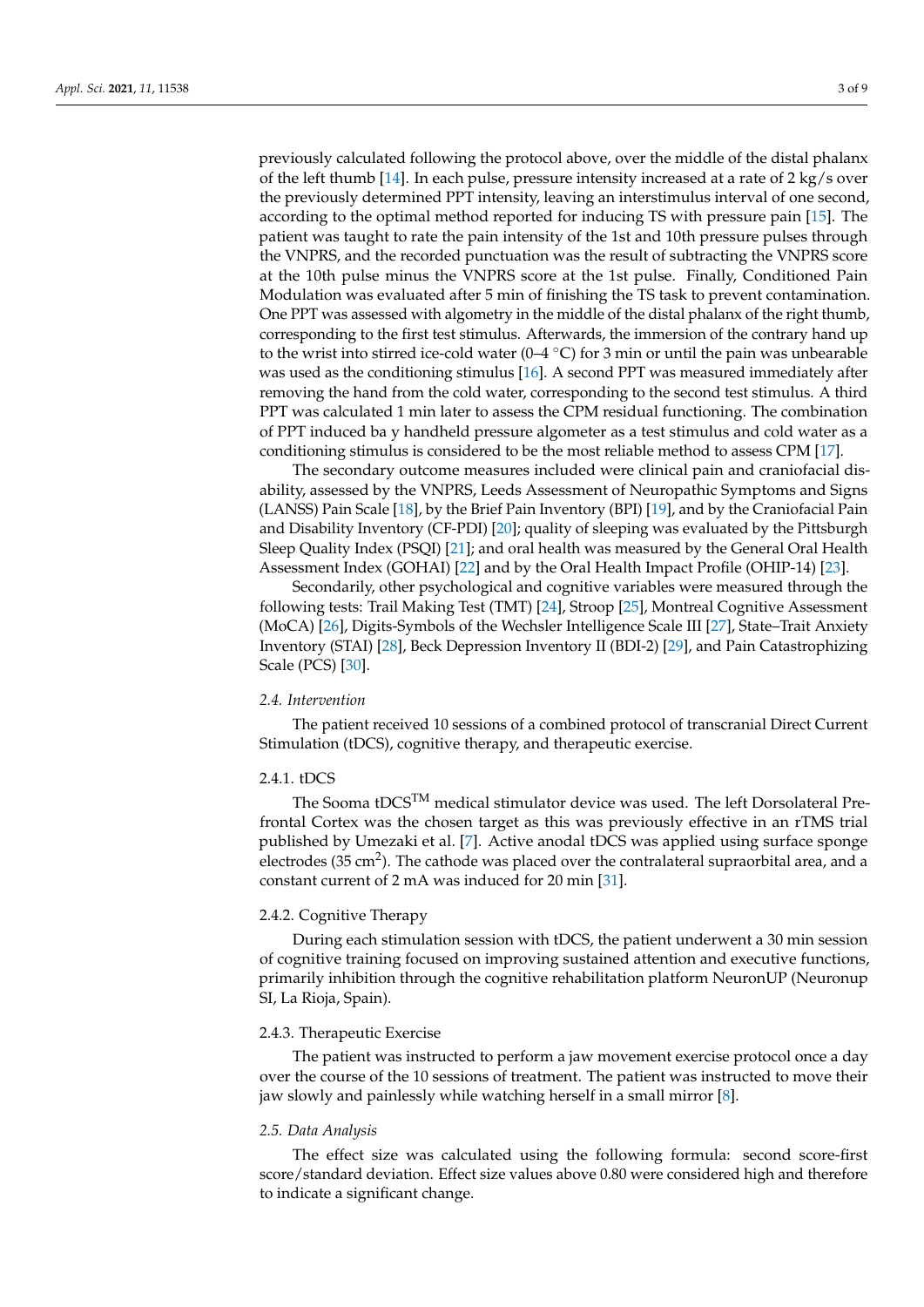### **3. Results**

The results are shown in Table [1.](#page-3-0) The effect size is larger than 0.80 for the conditioned pain modulation between measurements A and B and B and C. The rest of the outcome measures had small effect sizes.

<span id="page-3-0"></span>

| Data Sampling Time                                 |                           | $\mathbf{A}$<br>Day 1 | $\bf{B}$<br>Day 15 | $\mathbf C$<br>Day 45 | A vs. B          | A vs. C          | B vs. C          |
|----------------------------------------------------|---------------------------|-----------------------|--------------------|-----------------------|------------------|------------------|------------------|
|                                                    |                           |                       |                    |                       | $\boldsymbol{d}$ | $\boldsymbol{d}$ | $\boldsymbol{d}$ |
| Objective pain measurements                        |                           |                       |                    |                       |                  |                  |                  |
| Widespread mechanical<br>hyperalgesia              | SD: 6.46                  | 12.2                  | 8.66               | 12.48                 | $-0.54$          | $0.04\,$         | 0.59             |
| Temporal summation                                 | SD: 13.59                 | 19                    | 21                 | 25                    | 0.15             | 0.44             | 0.29             |
| Conditioned pain modulation                        | SD: 1.31                  | 2.36                  | $-0.78$            | 1.66                  | $-2.40*$         | $-0.53$          | $1.86*$          |
| Pain, disability, quality of sleep and oral health |                           |                       |                    |                       |                  |                  |                  |
| PSQI                                               | SD: 3.53                  | 31                    | 25                 | 25                    | $-1.70*$         | $-1.70*$         | $\boldsymbol{0}$ |
| <b>BPI</b>                                         | Intensity<br>SD: 2.09     | $26\,$                | 20                 | 26                    | $-2.86*$         | $\boldsymbol{0}$ | $2.79*$          |
|                                                    | Functionality<br>SD: 2.25 | 49                    | 39                 | 45                    | $-4.44*$         | $-1.77*$         | $2.66*$          |
| PCS                                                | SD: 6.92                  | 34                    | 25                 | 15                    | $-1.3*$          | $-2.73*$         | $-1.44*$         |
| <b>LANSS</b>                                       | SD: 5.38                  | $14\,$                | $\boldsymbol{9}$   | $\sqrt{5}$            | $-0.93*$         | $-1.68*$         | $-0.75$          |
| $IDCP-1/2$                                         | SD: 1.34                  | 33                    | 31                 | 29                    | $-1.49*$         | $-2.98*$         | $-1.49*$         |
| <b>GOHAI</b>                                       | SD: 9.37                  | 24                    | 24                 | 24                    | $\overline{0}$   | $\theta$         | $\Omega$         |
| OHIP-14                                            | SD: 3.03                  | 39                    | 38                 | 39                    | $-0.33$          | $-3.34*$         | $-3.01*$         |
| <b>Cognitive measures</b>                          |                           |                       |                    |                       |                  |                  |                  |
| <b>TMT</b>                                         | A<br>SD: 14.6             | 92''                  | 77''               | 69''                  | $-1$ *           | $-1.53*$         | $-0.53$          |
|                                                    | B<br>SD: 58,4             | 261''                 | 160''              | 124''                 | $-1.40*$         | $-1.89*$         | $-0.49$          |
| Stroop                                             | Word<br>SD: 18            | 68                    | 83                 | 86                    | $0.83 *$         | $\mathbf{1}$     | $0.16\,$         |
|                                                    | Color<br>SD: 14           | $28\,$                | 33                 | 37                    | 0.35             | 0.64             | 0.28             |
|                                                    | Word-color<br>SD: 10      | $16\,$                | 13                 | 18                    | $-0.3$           | 0.2              | $0.5\,$          |
| MoCA                                               | SD: 3.7                   | 21                    | $27\,$             | 26                    | $1.62 *$         | $1.35*$          | $-0.27$          |
| WAIS III: Digit-Symbol                             | SD: 17.68                 | $18\,$                | 26                 | 30                    | 0.45             | 0.67             | 0.23             |
| <b>STAI</b>                                        | State. SD:<br>11.93       | $25\,$                | $22\,$             | $28\,$                | $-0.25$          | 0.25             | $0.5\,$          |
|                                                    | Trait. SD:<br>10.05       | $15\,$                | 19                 | 18                    | 0.39             | $0.30\,$         | $-0.10$          |
| BDI-2                                              | SD: 10.9                  | 29                    | $25\,$             | $30\,$                | $-0.09$          | $-0.46\,$        | $-0.37\,$        |

**Table 1.** Results and size of effect.

Note: SD: standard deviation. PSQI: Pittsburgh Sleep Quality Index; BPI: Brief Pain Inventory. IDCP-1/2: Inventory of Disability and Craniofacial Pain; GOHAI: General Oral Health Assessment Index; OHIP: Oral Health Impact Profile; PCS: Pain Catastrophizing Scale; LANSS: Leeds Assessment of Neuropathic Symptoms and Signs; TMT: Trail Making Test; MoCA: Montreal Cognitive Assessment; WAIS III: Wechsler Intelligence Scale III; STAI: State–Trait Anxiety Inventory; BDI-2: Beck Depression Inventory II; A: day 1; B: day 15; C: day 45; *d* A vs. B: value of *d Cohen* between measurements A and B; *d* A vs. C: value of *d Cohen* between measurements A and C and *d* B vs. C: value of *d Cohen* between measurements B and C. **\*** Large effect size.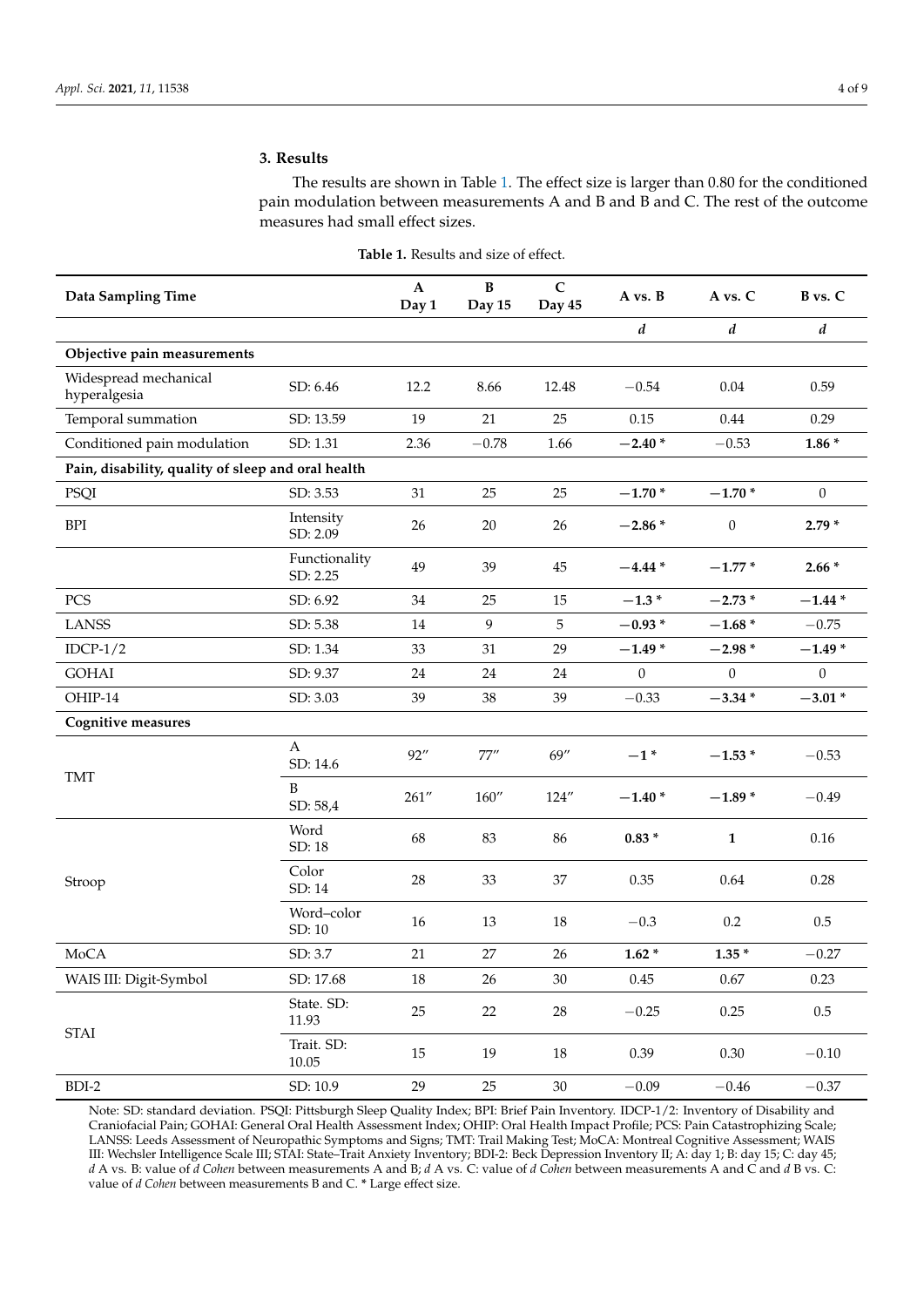#### *3.1. Visual Numeric Pain Rating Scale 3.1. Visual Numeric Pain Rating Scale*

and B; *d* A vs. C: value of *d Cohen* between measurements A and C and *d* B vs. C: value of *d Cohen* between measurements

Regarding the VNPRS, a decrease in pain intensity of 47% (58/100 (pre), 11/100 (post)) Regarding the VNPRS, a decrease in pain intensity of 47% (58/100 (pre), 11/100 (post)) was found. A follow-up was carried out for 45 days, in which the intensity of pain was was found. A follow-up was carried out for 45 days, in which the intensity of pain was recorded according to VNPRS. It was observed in the days following the intervention that recorded according to VNPRS. It was observed in the days following the intervention that the level of pain increased until reaching the level of the initial evaluation (increase in pain the level of pain increased until reaching the level of the initial evaluation (increase in pain intensity of 50 points out of 100). The results are shown in Figure 1. intensity of 50 points out of 100). The results are shown in Figur[e 1](#page-4-0).

<span id="page-4-0"></span>

**Figure 1.** Results of the visual analogue scale during therapy and follow up. **Figure 1.** Results of the visual analogue scale during therapy and follow up.

## *3.2. Pain, Disability, Quality of Sleep and Oral Health 3.2. Pain, Disability, Quality of Sleep and Oral Health*

The results indicate a change in the LANSS scale between measures A and B and A<br>C - The results in the L and C. In the BPI scale differences were found in pain intensity between measures A and B B and B and C. The effect size results indicate a change between measurements A and B and B and C. The effect size results indicate a change between measurements A and B and and B and C in PSQI. In functionality, a large effect size was found in all measures, as in B and C in PSQI. In functionality, a large effect size was found in all measures, as in the IDCP-1/2 scale. On the OHIP-14 scale, we found a large effect size between measures A A and C and B and C. The results are shown in Table 1. and C and B and C. The results are shown in Table [1.](#page-3-0)

#### *3.3. Cognitive Measures 3.3. Cognitive Measures*

A and B and A compared to C. There was only an evident change in the Stroop task in the condition of the word when comparing measures A and B and A compared to C, the same happens with MoCA. Finally, in the PCS scale, we found a high effect size among C, the same happens with MoCA. Finally, in the PCS scale, we found a high effect size A high effect size was found in the TMT-A and TMT-B tasks when comparing measures all measures.

#### **4. Discussion**

A multidimensional protocol based on transcranial Direct Current Stimulation (tDCS), cognitive–attentional therapy and therapeutic exercise was applied to a BMS-affected woman with a 45-day follow-up.  $\blacksquare$ 

TDCS was used previously in other cranial pain conditions with good results [\[32\]](#page-7-19). The most common target for stimulation in pain has been M1, but DLPFC has also shown good effects in chronic pain conditions [33]. As Umezaki et al. [7] showed the effectiveness of DLPFC stimulation specifically in BMS, we chose this target for our protocol. In our case, there was an improvement in the subjective perception of pain with changes in VNPRS scores, but the effect disappeared at 45 days during the follow-up period (Figure [1\)](#page-4-0). Large effect sizes were found in pain questionnaires (BPI, PCS and LANSS) and disability (IDDC, OHIP), and all except LANSS continued to improve after the end of the intervention. All of the changes persisted at 45 days of follow-up.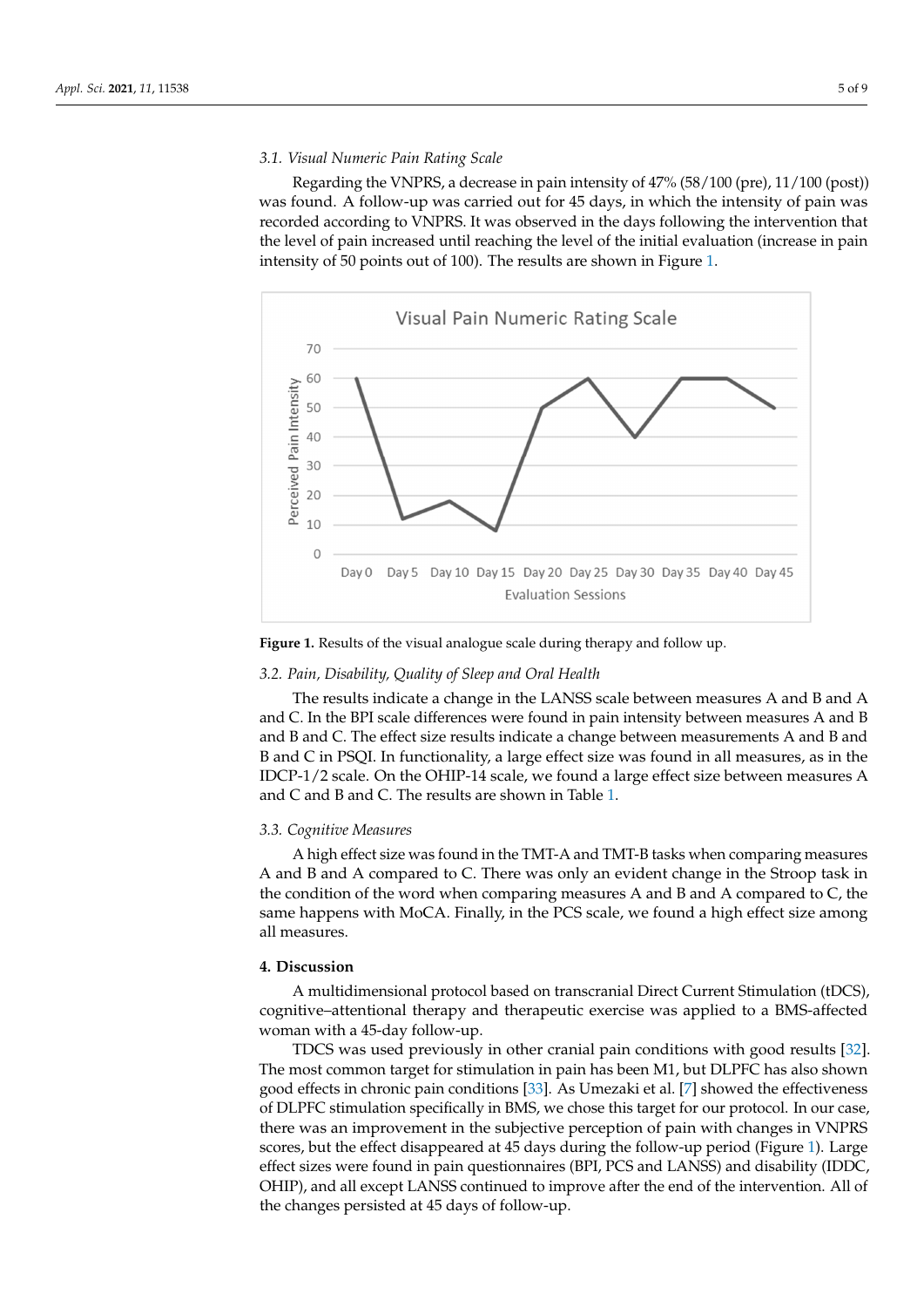These results are in line with those of Umezaki et al. [\[7\]](#page-6-6), who applied 10 sessions of rTMS on DLPFC and found an improvement in pain intensity immediately; as in our study, they found a worsening at one month of follow-up, but in their study, an improvement was seen 2 months later. We could not prove this further improvement as our follow-up period was limited to 45 days. According to Umezaki et al., these results suggest that the analgesic and antidepressant effects of non-invasive transcranial stimulation may act independently and suggest that inhibitory activation as a consequence of DLPFC stimulation by rTMS, used in their study, could be due to an improvement of limbic system dysfunction in patients with BMS. Although tDCS on the left Dorsolateral Prefrontal Cortex has been shown to be effective in improving affective symptoms [\[34\]](#page-7-21), there were no changes in the anxiety and depression scales in our case, which may mean that there are effects beyond emotional improvement justifying the effects of this protocol.

Although the action mechanisms of tDCS are not yet fully understood, it has been suggested that the modulation of cortical excitability induces an activation of descending inhibitory pain systems [\[35\]](#page-7-22); surprisingly, in our case, there were no changes in objective pain measurements (widespread mechanical hyperalgesia and temporal summation) at any point. Contrarily to what was expected, Conditioned Pain Modulation significantly worsened when measured immediately after finishing the 10 sessions of the treatment protocol, returning to the baseline at day 45. These changes may be justified by the studies by Giordano et al. [\[36\]](#page-7-23), which found that the daily application of tDCS may produce a neuroinflammatory effect that conditions the results of objective pain measurements just after completing the protocol. The transient worsening of CPM may be seen also seen as part of the nocebo effect that may have been caused by the end of the protocol [\[37\]](#page-7-24). CPM has been shown to decrease with aging [\[38\]](#page-7-25). Considering that CPM possibly predicts exercise-induced analgesia [\[39\]](#page-8-0), therapeutic exercise may not have been a crucial factor on the effects of our protocol.

On the other hand, the cognitive effects of the protocol show an improvement in processing speed and executive control as well as sustained attention (improvements on TMT A and B task and Stroop-word) that persisted at one month of follow-up. Due to the relationship between executive function and pain, the improvement in pain perception may be explained in part by the improvement in the tasks that mediate the executive function [\[40\]](#page-8-1).

Unexpectedly, an improvement in the MoCA score was also observed, improving from mild cognitive impairment to performance within normal limits; this may be due to the attention improvement on the performance of certain tasks of the test as the TMT-B.

The optimal duration of treatment varies depending on the published protocols, and while 10 sessions is the most common approach, further studies are needed to reach a consensus about the optimal number of sessions for orofacial pain treatment.

Regarding jaw exercises, a meta-analysis suggests moderate to significant effects from the combination of non-invasive brain stimulation and exercise in chronic pain, although the potential theoretical framework for this synergistic effect is controversial [\[41\]](#page-8-2).

Our study, as with any case report, is limited by the individual pain characteristics and background that may condition the response to interventions and the lack of intervention control. Moreover, a possible limitation of this study may be the lack of other quantitative sensory tests, such as cold and heat detection thresholds, cold or heat pain thresholds or pinprick tests for TS. Nevertheless, our evaluation of the psychophysical results supports the hypothesis that chronic pain conditions maladaptive neuroplasticity, producing an imbalance in the allocation of attentional and cognitive resources and resulting in a misperception of pain [\[42\]](#page-8-3). Thus, behavioral therapies combined with non-invasive neuromodulation and therapeutical exercise may be effective in reducing pain perception and should be further encouraged [\[43\]](#page-8-4).

#### **5. Conclusions**

This case report suggests that multimodal treatment based on tDCS, cognitive rehabilitation and therapeutic exercise may have positive effects on pain perception, disability,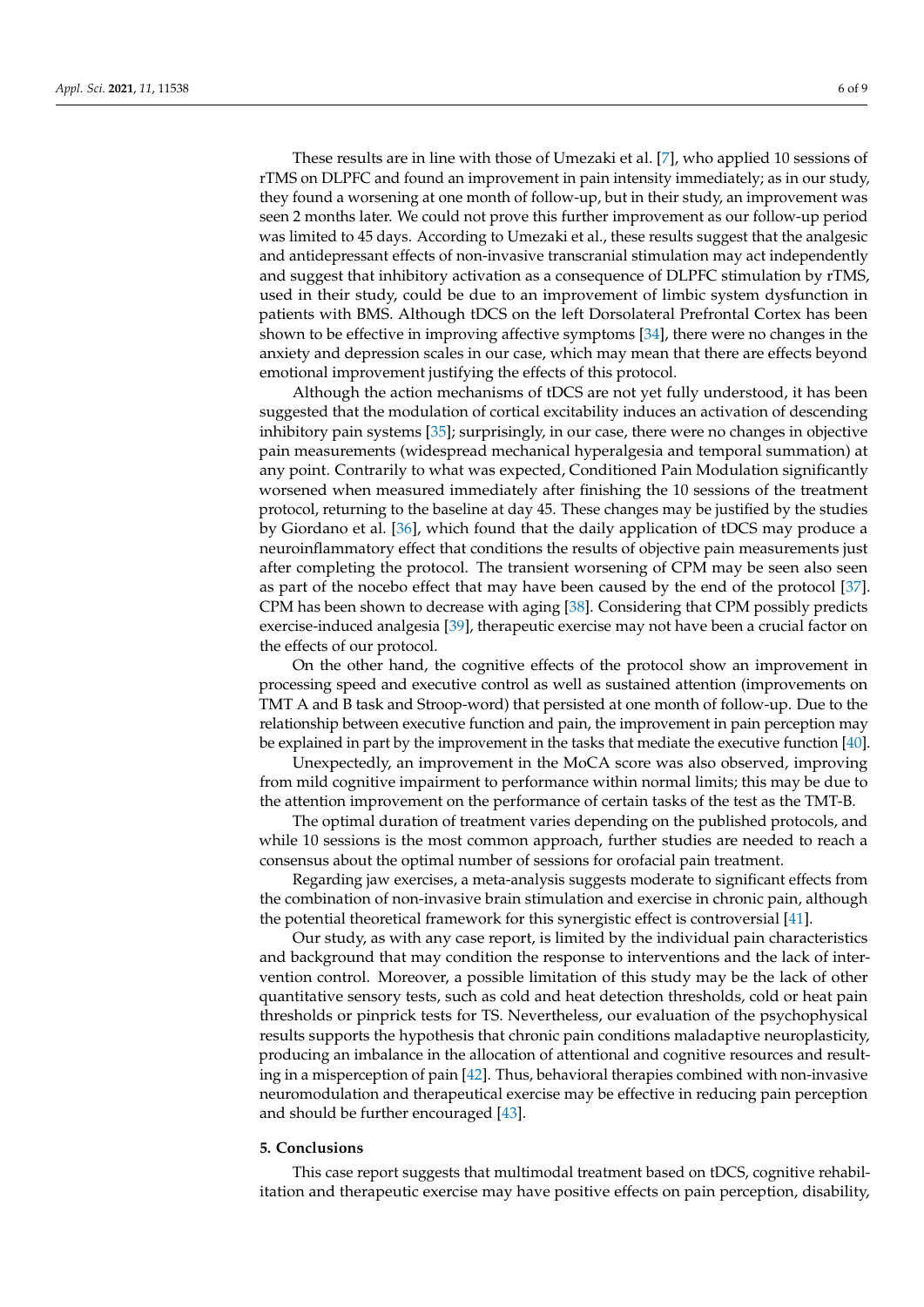pain catastrophizing and oral health. The improvement was independent of changes in psychophysical pain processing but correlated with improvements in processing speed, executive control and sustained attention. BMS remains a challenging medical condition to treat, and further research into the creation of treatment protocols using combined therapies is required. Our findings underline the importance of cognitive rehabilitation for pain management. Efficacy measurements of pain treatment protocols should consider cognitive evaluation. Psychophysical pain processing measurements should be interpreted cautiously considering that they may not always be correlated with clinical improvement.

**Author Contributions:** Conceptualization, F.J.S.-C.; J.F.-C.; Y.G.-Z. and J.P.R.; methodology, F.J.S.-C.; J.F.-C.; Y.G.-Z. and J.P.R.; software, A.A.-F.; F.J.S.-C. and Y.G.-Z.; formal analysis, A.A.-F.; F.J.S.-C. and Y.G.-Z.; investigation, F.J.S.-C.; Y.G.-Z.; J.F.-C.; M.A. and J.P.R.; resources, J.P.R.; data curation, A.A.-F.; F.J.S.-C. and Y.G.-Z.; writing—original draft preparation, F.J.S.-C.; Y.G.-Z. and J.P.R.; writing—review and editing, J.F.-C. and J.P.R.; visualization, F.J.S.-C.; supervision, J.P.R.; project administration, J.P.R.; funding acquisition, J.P.R. and J.F.-C. All authors have read and agreed to the published version of the manuscript.

**Funding:** This research was funded by the Spanish Ministry of Science and Innovation, the OASIS project (Grant PID2020-113222RB-C21) and the OASIS-T project (Grant PID2020-113222RB-C22).

**Institutional Review Board Statement:** The project was approved by the Hospital Beata Maria Ana bioethics committee in September 2020.

**Informed Consent Statement:** The patient was informed of the details of the evaluation and gave their written consent to participate in this study and to publish this paper, in accordance with the Declaration of Helsinki.

**Data Availability Statement:** The data supporting the findings of this study are available from the corresponding authors (J.P.R.; J.F.-C.) upon reasonable request.

**Conflicts of Interest:** The authors declare no conflict of interest.

#### **References**

- <span id="page-6-0"></span>1. Taiminen, T.; Kuusalo, L.; Lehtinen, L.; Forssell, H.; Hagelberg, N.; Tenovuo, O.; Luutonen, S.; Pertovaara, A.; Jääskeläinen, S. Psychiatric (Axis I) and Personality (Axis II) Disorders in Patients with Burning Mouth Syndrome or Atypical Facial Pain. *Scand. J. Pain* **2011**, *2*, 155–160. [\[CrossRef\]](http://doi.org/10.1016/j.sjpain.2011.06.004)
- <span id="page-6-1"></span>2. Bookout, G.P.; Ladd, M.; Short, R.E. Burning Mouth Syndrome. In *StatPearls*; StatPearls Publishing: Treasure Island, FL, USA, 2021.
- <span id="page-6-2"></span>3. Suga, T.; Watanabe, T.; Aota, Y.; Nagamine, T.; Toyofuku, A. Burning Mouth Syndrome: The Challenge of an Aging Population. *Geriatr. Gerontol. Int.* **2018**, *18*, 1649–1650. [\[CrossRef\]](http://doi.org/10.1111/ggi.13548)
- <span id="page-6-3"></span>4. Lefaucheur, J.-P. Cortical Neurostimulation for Neuropathic Pain: State of the Art and Perspectives. *Pain* **2016**, *157* (Suppl. S1), S81–S89. [\[CrossRef\]](http://doi.org/10.1097/j.pain.0000000000000401)
- <span id="page-6-4"></span>5. Henssen, D.; Kurt, E.; van Walsum, A.-M.V.C.; Kozicz, T.; van Dongen, R.; Bartels, R. Motor Cortex Stimulation in Chronic Neuropathic Orofacial Pain Syndromes: A Systematic Review and Meta-Analysis. *Sci. Rep.* **2020**, *10*, 7195. [\[CrossRef\]](http://doi.org/10.1038/s41598-020-64177-z) [\[PubMed\]](http://www.ncbi.nlm.nih.gov/pubmed/32346080)
- <span id="page-6-5"></span>6. Fricová, J.; Rokyta, R. Transcranial Neurostimulation (RTMS, TDCS) in the Treatment of Chronic Orofacial Pain. *Neuromodulation Facial Pain* **2020**, *35*, 125–132. [\[CrossRef\]](http://doi.org/10.1159/000511134)
- <span id="page-6-6"></span>7. Umezaki, Y.; Badran, B.W.; DeVries, W.H.; Moss, J.; Gonzales, T.; George, M.S. The Efficacy of Daily Prefrontal Repetitive Transcranial Magnetic Stimulation (RTMS) for Burning Mouth Syndrome (BMS): A Randomized Controlled Single-Blind Study. *Brain Stimul.* **2016**, *9*, 234–242. [\[CrossRef\]](http://doi.org/10.1016/j.brs.2015.10.005) [\[PubMed\]](http://www.ncbi.nlm.nih.gov/pubmed/26597930)
- <span id="page-6-7"></span>8. Makino, I.; Arai, Y.-C.; Aono, S.; Inoue, M.; Sakurai, H.; Ohmichi, Y.; Shimo, K.; Nishihara, M.; Sato, J.; Hatakeyama, N.; et al. Jaw Exercise Therapy and Psychoeducation to Reduce Oral Parafunctional Activities for the Management of Persistent Dentoalveolar Pain. *Pain Res. Manag.* **2018**, *2018*, 5042067. [\[CrossRef\]](http://doi.org/10.1155/2018/5042067) [\[PubMed\]](http://www.ncbi.nlm.nih.gov/pubmed/30275919)
- <span id="page-6-8"></span>9. Bunk, S.; Preis, L.; Zuidema, S.; Lautenbacher, S.; Kunz, M. Executive Functions and Pain. *Z. Für Neuropsychol.* **2019**, *30*, 169–196. [\[CrossRef\]](http://doi.org/10.1024/1016-264X/a000264)
- <span id="page-6-9"></span>10. Oosterman, J.M.; Derksen, L.C.; van Wijck, A.J.; Kessels, R.P.; Veldhuijzen, D.S. Executive and Attentional Functions in Chronic Pain: Does Performance Decrease with Increasing Task Load? *Pain Res. Manag.* **2012**, *17*, 159–165. [\[CrossRef\]](http://doi.org/10.1155/2012/962786) [\[PubMed\]](http://www.ncbi.nlm.nih.gov/pubmed/22606680)
- <span id="page-6-10"></span>11. Rolke, R.; Baron, R.; Maier, C.; Tölle, T.R.; Treede, D.R.; Beyer, A.; Binder, A.; Birbaumer, N.; Birklein, F.; Bötefür, I.C.; et al. Quantitative Sensory Testing in the German Research Network on Neuropathic Pain (DFNS): Standardized Protocol and Reference Values. *Pain* **2006**, *123*, 231–243. [\[CrossRef\]](http://doi.org/10.1016/j.pain.2006.01.041) [\[PubMed\]](http://www.ncbi.nlm.nih.gov/pubmed/16697110)
- <span id="page-6-11"></span>12. Chesterton, L.S.; Barlas, P.; Foster, N.E.; Baxter, D.G.; Wright, C.C. Gender Differences in Pressure Pain Threshold in Healthy Humans. *Pain* **2003**, *101*, 259–266. [\[CrossRef\]](http://doi.org/10.1016/S0304-3959(02)00330-5)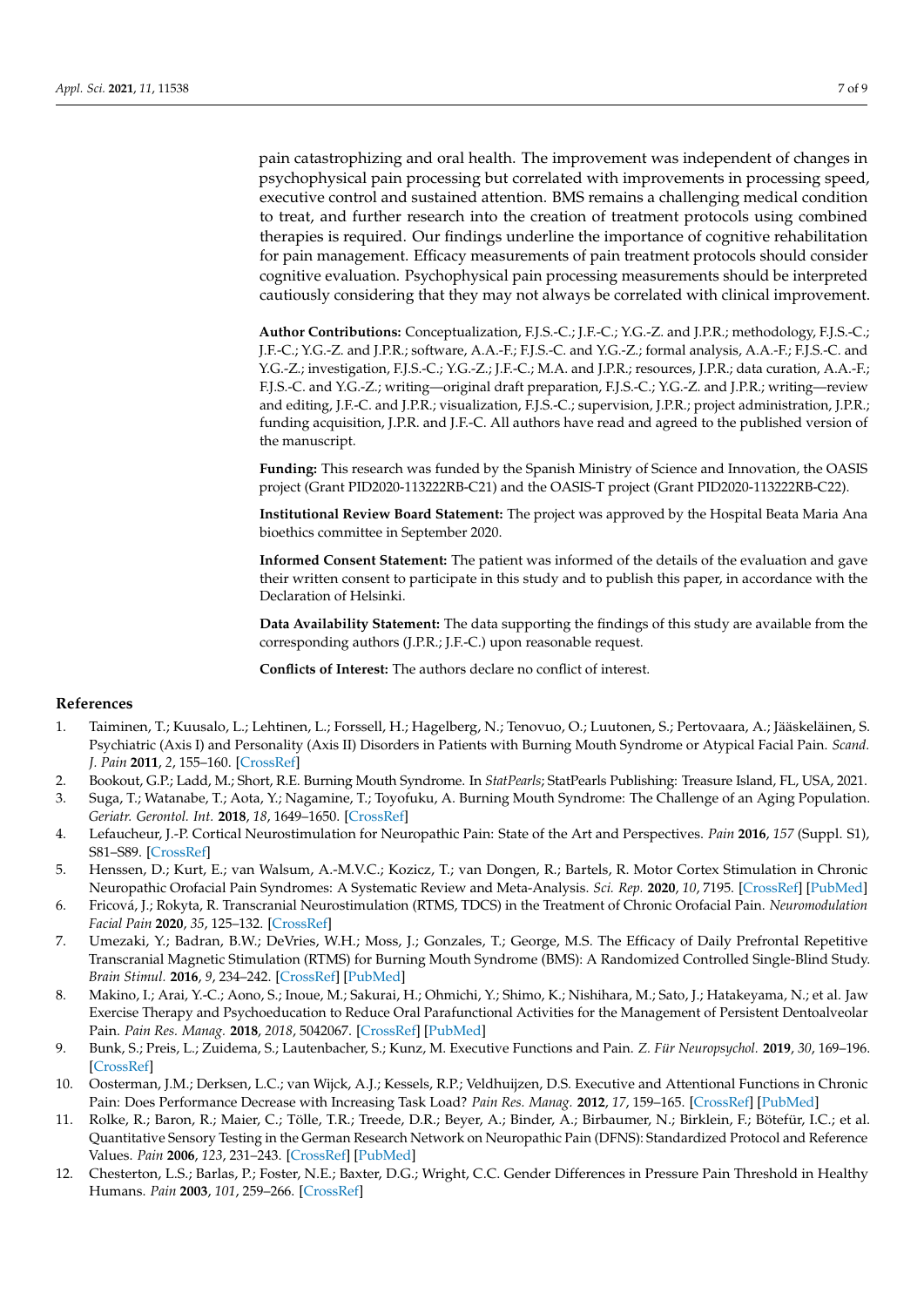- <span id="page-7-0"></span>13. Bisset, L.M.; Evans, K.; Tuttle, N. Reliability of 2 Protocols for Assessing Pressure Pain Threshold in Healthy Young Adults. *J. Manip. Physiol. Ther.* **2015**, *38*, 282–287. [\[CrossRef\]](http://doi.org/10.1016/j.jmpt.2015.03.001)
- <span id="page-7-1"></span>14. Ferrer-Peña, R.; Muñoz-García, D.; Calvo-Lobo, C.; Fernández-Carnero, J. Pain Expansion and Severity Reflect Central Sensitization in Primary Care Patients with Greater Trochanteric Pain Syndrome. *Pain Med.* **2019**, *20*, 961–970. [\[CrossRef\]](http://doi.org/10.1093/pm/pny199)
- <span id="page-7-2"></span>15. Nie, H.; Arendt-Nielsen, L.; Andersen, H.; Graven-Nielsen, T. Temporal Summation of Pain Evoked by Mechanical Stimulation in Deep and Superficial Tissue. *J. Pain* **2005**, *6*, 348–355. [\[CrossRef\]](http://doi.org/10.1016/j.jpain.2005.01.352) [\[PubMed\]](http://www.ncbi.nlm.nih.gov/pubmed/15943956)
- <span id="page-7-3"></span>16. Olesen, S.S.; van Goor, H.; Bouwense, S.A.W.; Wilder-Smith, O.H.G.; Drewes, A.M. Reliability of Static and Dynamic Quantitative Sensory Testing in Patients with Painful Chronic Pancreatitis. *Reg. Anesth. Pain Med.* **2012**, *37*, 530–536. [\[CrossRef\]](http://doi.org/10.1097/AAP.0b013e3182632c40) [\[PubMed\]](http://www.ncbi.nlm.nih.gov/pubmed/22854397)
- <span id="page-7-4"></span>17. Imai, Y.; Petersen, K.K.; Mørch, C.D.; Arendt Nielsen, L. Comparing Test-Retest Reliability and Magnitude of Conditioned Pain Modulation Using Different Combinations of Test and Conditioning Stimuli. *Somatosens. Mot. Res.* **2016**, *33*, 169–177. [\[CrossRef\]](http://doi.org/10.1080/08990220.2016.1229178) [\[PubMed\]](http://www.ncbi.nlm.nih.gov/pubmed/27650216)
- <span id="page-7-5"></span>18. Bennett, M. The LANSS Pain Scale: The Leeds Assessment of Neuropathic Symptoms and Signs. *Pain* **2001**, *92*, 147–157. [\[CrossRef\]](http://doi.org/10.1016/S0304-3959(00)00482-6)
- <span id="page-7-6"></span>19. Keller, S.; Bann, C.M.; Dodd, S.L.; Schein, J.; Mendoza, T.R.; Cleeland, C.S. Validity of the Brief Pain Inventory for Use in Documenting the Outcomes of Patients with Noncancer Pain. *Clin. J. Pain* **2004**, *20*, 309–318. [\[CrossRef\]](http://doi.org/10.1097/00002508-200409000-00005) [\[PubMed\]](http://www.ncbi.nlm.nih.gov/pubmed/15322437)
- <span id="page-7-7"></span>20. La Touche, R.; Pardo-Montero, J.; Gil-Martínez, A.; Paris-Alemany, A.; Angulo-Díaz-Parreño, S.; Suárez-Falcón, J.C.; Lara-Lara, M.; Fernández-Carnero, J. Craniofacial Pain and Disability Inventory (CF-PDI): Development and Psychometric Validation of a New Questionnaire. *Pain Physician* **2014**, *17*, 95–108. [\[CrossRef\]](http://doi.org/10.36076/ppj.2014/17/95)
- <span id="page-7-8"></span>21. Buysse, D.J.; Reynolds, C.F.; Monk, T.H.; Berman, S.R.; Kupfer, D.J. The Pittsburgh Sleep Quality Index: A New Instrument for Psychiatric Practice and Research. *Psychiatry Res.* **1989**, *28*, 193–213. [\[CrossRef\]](http://doi.org/10.1016/0165-1781(89)90047-4)
- <span id="page-7-9"></span>22. Atchison, K.A.; Dolan, T.A. Development of the Geriatric Oral Health Assessment Index. *J. Dent. Educ.* **1990**, *54*, 680–687. [\[CrossRef\]](http://doi.org/10.1002/j.0022-0337.1990.54.11.tb02481.x)
- <span id="page-7-10"></span>23. Slade, G.D. Derivation and Validation of a Short-Form Oral Health Impact Profile. *Community Dent. Oral Epidemiol.* **1997**, *25*, 284–290. [\[CrossRef\]](http://doi.org/10.1111/j.1600-0528.1997.tb00941.x)
- <span id="page-7-11"></span>24. Sánchez-Cubillo, I.; Periáñez, J.A.; Adrover-Roig, D.; Rodríguez-Sánchez, J.M.; Ríos-Lago, M.; Tirapu, J.; Barceló, F. Construct Validity of the Trail Making Test: Role of Task-Switching, Working Memory, Inhibition/Interference Control, and Visuomotor Abilities. *J. Int. Neuropsychol. Soc.* **2009**, *15*, 438–450. [\[CrossRef\]](http://doi.org/10.1017/S1355617709090626)
- <span id="page-7-12"></span>25. Periáñez, J.A.; Lubrini, G.; García-Gutiérrez, A.; Ríos-Lago, M. Construct Validity of the Stroop Color-Word Test: Influence of Speed of Visual Search, Verbal Fluency, Working Memory, Cognitive Flexibility, and Conflict Monitoring. *Arch. Clin. Neuropsychol.* **2021**, *36*, 99–111. [\[CrossRef\]](http://doi.org/10.1093/arclin/acaa034)
- <span id="page-7-13"></span>26. Rossetti, H.; Lacritz, L.; Cullum, C.; Weiner, M. Normative Data for the Montreal Cognitive Assessment (MoCA) in a Population-Based Sample. *Neurology* **2011**, *77*, 1272–1275. [\[CrossRef\]](http://doi.org/10.1212/WNL.0b013e318230208a) [\[PubMed\]](http://www.ncbi.nlm.nih.gov/pubmed/21917776)
- <span id="page-7-14"></span>27. Cubero, N.S.; Wechsler, D. *WAIS-III: Escala de Inteligencia de Wechsler Para Adultos III. Manual Técnico*; TEA Ediciones: Madrid, Spain, 1999; ISBN 978-84-7174-575-0.
- <span id="page-7-15"></span>28. Guillén-Riquelmeé, A.; Buela-Casal, G. Psychometric Revision and Differential Item Functioning in the State Trait Anxiety Inventory (STAI). *Psicothema* **2011**, *23*, 510–515. (In Spanish)
- <span id="page-7-16"></span>29. Sanz, J.; García-Vera, M.P. Rendimiento Diagnóstico y Estructura Factorial Del Inventario de Depresión de Beck-II (BDI-II). *An. Psicol.* **2013**, *29*, 66–75. [\[CrossRef\]](http://doi.org/10.6018/analesps.29.1.130532)
- <span id="page-7-17"></span>30. Osman, A.; Barrios, F.X.; Gutierrez, P.M.; Kopper, B.A.; Merrifield, T.; Grittmann, L. The Pain Catastrophizing Scale: Further Psychometric Evaluation with Adult Samples. *J. Behav. Med.* **2000**, *23*, 351–365. [\[CrossRef\]](http://doi.org/10.1023/A:1005548801037) [\[PubMed\]](http://www.ncbi.nlm.nih.gov/pubmed/10984864)
- <span id="page-7-18"></span>31. Forogh, B.; Haqiqatshenas, H.; Ahadi, T.; Ebadi, S.; Alishahi, V.; Sajadi, S. Repetitive Transcranial Magnetic Stimulation (RTMS) versus Transcranial Direct Current Stimulation (TDCS) in the Management of Patients with Fibromyalgia: A Randomized Controlled Trial. *Neurophysiol. Clin.* **2021**, *51*, 339–347. [\[CrossRef\]](http://doi.org/10.1016/j.neucli.2021.03.002) [\[PubMed\]](http://www.ncbi.nlm.nih.gov/pubmed/33814258)
- <span id="page-7-19"></span>32. Hagenacker, T.; Bude, V.; Naegel, S.; Holle, D.; Katsarava, Z.; Diener, H.-C.; Obermann, M. Patient-Conducted Anodal Transcranial Direct Current Stimulation of the Motor Cortex Alleviates Pain in Trigeminal Neuralgia. *J. Headache Pain* **2014**, *15*, 78. [\[CrossRef\]](http://doi.org/10.1186/1129-2377-15-78)
- <span id="page-7-20"></span>33. Valle, A.; Roizenblatt, S.; Botte, S.; Zaghi, S.; Riberto, M.; Tufik, S.; Boggio, P.S.; Fregni, F. Efficacy of Anodal Transcranial Direct Current Stimulation (TDCS) for the Treatment of Fibromyalgia: Results of a Randomized, Sham-Controlled Longitudinal Clinical Trial. *J. Pain Manag.* **2009**, *2*, 353–361.
- <span id="page-7-21"></span>34. Palm, U.; Hasan, A.; Strube, W.; Padberg, F. TDCS for the Treatment of Depression: A Comprehensive Review. *Eur. Arch. Psychiatry Clin. Neurosci.* **2016**, *266*, 681–694. [\[CrossRef\]](http://doi.org/10.1007/s00406-016-0674-9) [\[PubMed\]](http://www.ncbi.nlm.nih.gov/pubmed/26842422)
- <span id="page-7-22"></span>35. DosSantos, M.F.; Love, T.M.; Martikainen, I.K.; Nascimento, T.D.; Fregni, F.; Cummiford, C.; Deboer, M.D.; Zubieta, J.-K.; DaSilva, A.F.M. Immediate Effects of TDCS on the µ-Opioid System of a Chronic Pain Patient. *Front. Psychiatry* **2012**, *3*, 93. [\[CrossRef\]](http://doi.org/10.3389/fpsyt.2012.00093)
- <span id="page-7-23"></span>36. Giordano, J.; Bikson, M.; Kappenman, E.S.; Clark, V.P.; Coslett, H.B.; Hamblin, M.R.; Hamilton, R.; Jankord, R.; Kozumbo, W.J.; McKinley, R.A.; et al. Mechanisms and Effects of Transcranial Direct Current Stimulation. *Dose Response* **2017**, *15*, 1559325816685467. [\[CrossRef\]](http://doi.org/10.1177/1559325816685467)
- <span id="page-7-24"></span>37. Damien, J.; Colloca, L.; Bellei-Rodriguez, C.-É.; Marchand, S. Pain Modulation: From Conditioned Pain Modulation to Placebo and Nocebo Effects in Experimental and Clinical Pain. *Int. Rev. Neurobiol.* **2018**, *139*, 255–296. [\[CrossRef\]](http://doi.org/10.1016/bs.irn.2018.07.024) [\[PubMed\]](http://www.ncbi.nlm.nih.gov/pubmed/30146050)
- <span id="page-7-25"></span>38. Hackett, J.; Naugle, K.E.; Naugle, K.M. The Decline of Endogenous Pain Modulation With Aging: A Meta-Analysis of Temporal Summation and Conditioned Pain Modulation. *J. Pain* **2020**, *21*, 514–528. [\[CrossRef\]](http://doi.org/10.1016/j.jpain.2019.09.005)